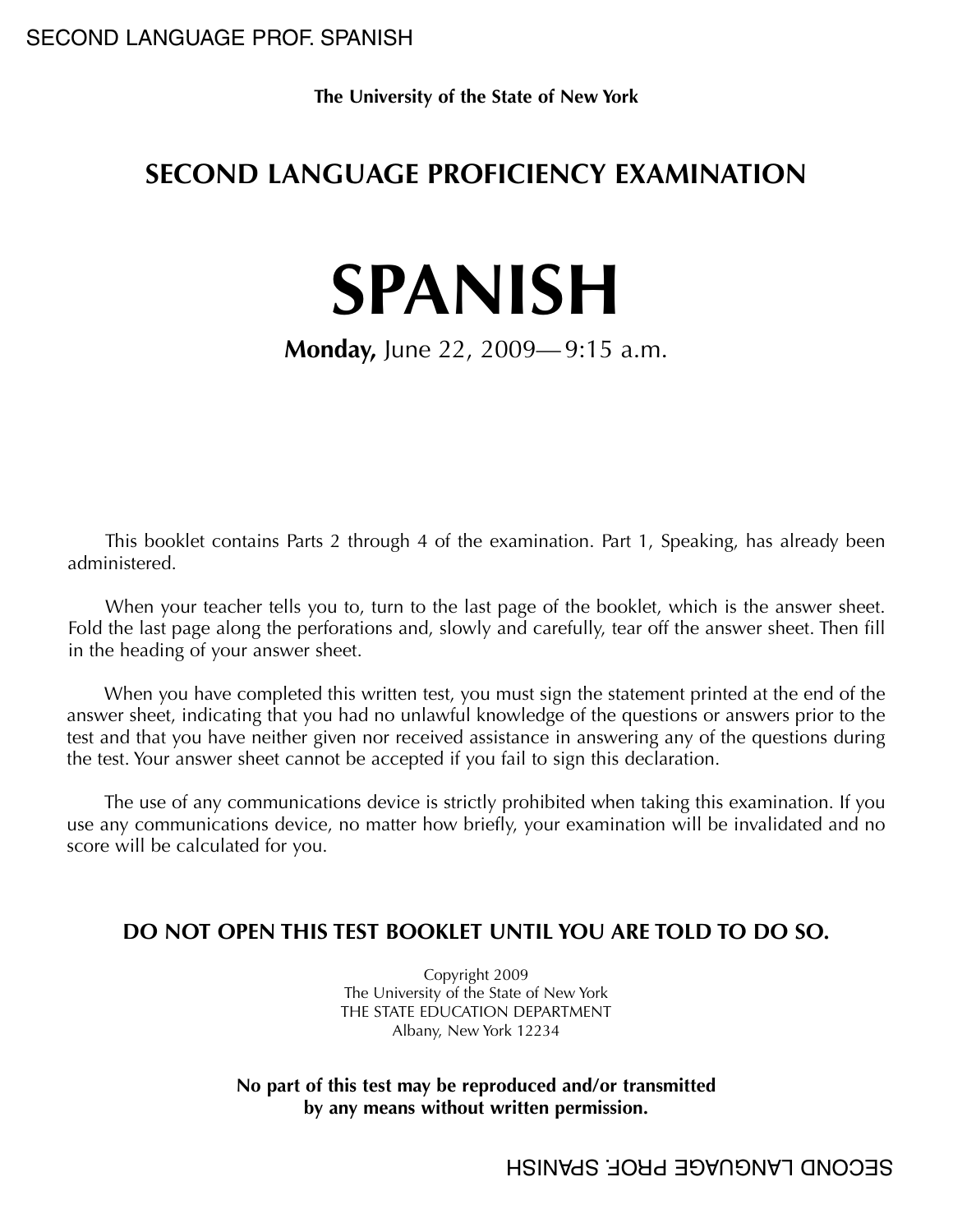#### **Part 2**

#### **Answer all questions in Part 2 according to the directions for Parts 2a, 2b, and 2c.**

#### **Part 2a**

*Directions* (1–10): There are 10 questions in this part. For each question, you will hear some background information in English. Then you will hear a passage in Spanish *twice,* followed by the question in English. Listen carefully. After you have heard the question, read the question and the four suggested answers in your test booklet. Choose the best suggested answer and write its *number* in the appropriate space on your answer sheet. [20]

| 1 What does this announcement encourage<br>students to do?<br>(1) participate in sports<br>(2) apply for a scholarship<br>(3) take science classes in college<br>(4) take part in an academic competition           | 6 What do you have to bring on the field trip?<br>$(1)$ a map of the museum<br>(2) a lunch and a drink<br>(3) a jacket and boots<br>(4) a permission slip                                                      |
|---------------------------------------------------------------------------------------------------------------------------------------------------------------------------------------------------------------------|----------------------------------------------------------------------------------------------------------------------------------------------------------------------------------------------------------------|
| 2 What type of event is your host family<br>attending?<br>$(1)$ a play at school<br>(2) a classical music concert<br>(3) a professional basketball game<br>(4) a ballet presentation                                | 7 What is El Corte Inglés advertising?<br>(1) a way to buy travel tickets<br>(2) a set of art supplies<br>(3) the opening of a new store<br>(4) a set of stories for children<br>8 What did the guest request? |
| 3 What is being advertised?<br>(3) medicine<br>(1) detergent<br>$(2)$ clothes<br>$(4)$ food                                                                                                                         | (1) more towels<br>(3) some tickets<br>$(4)$ a schedule<br>$(2)$ a meal<br>9 What is the Spanish Club planning to do?                                                                                          |
| 4 Why was the student unable to complete his<br>assignment?<br>(1) He had to help at home.<br>(2) He did not understand the instructions.<br>(3) He did not have access to a computer.<br>(4) He lost his notebook. | $(1)$ go shopping<br>(3) watch a video<br>(2) learn a dance<br>$(4)$ take a trip<br>10 What is this store offering?<br>$(1)$ fast food<br>(2) garden tools<br>(3) school supplies                              |
| 5 Where is your host family going on vacation?<br>$(1)$ to a historic site<br>$(3)$ to the beach<br>$(2)$ to the mountains<br>$(4)$ to a big city                                                                   | (4) translation services                                                                                                                                                                                       |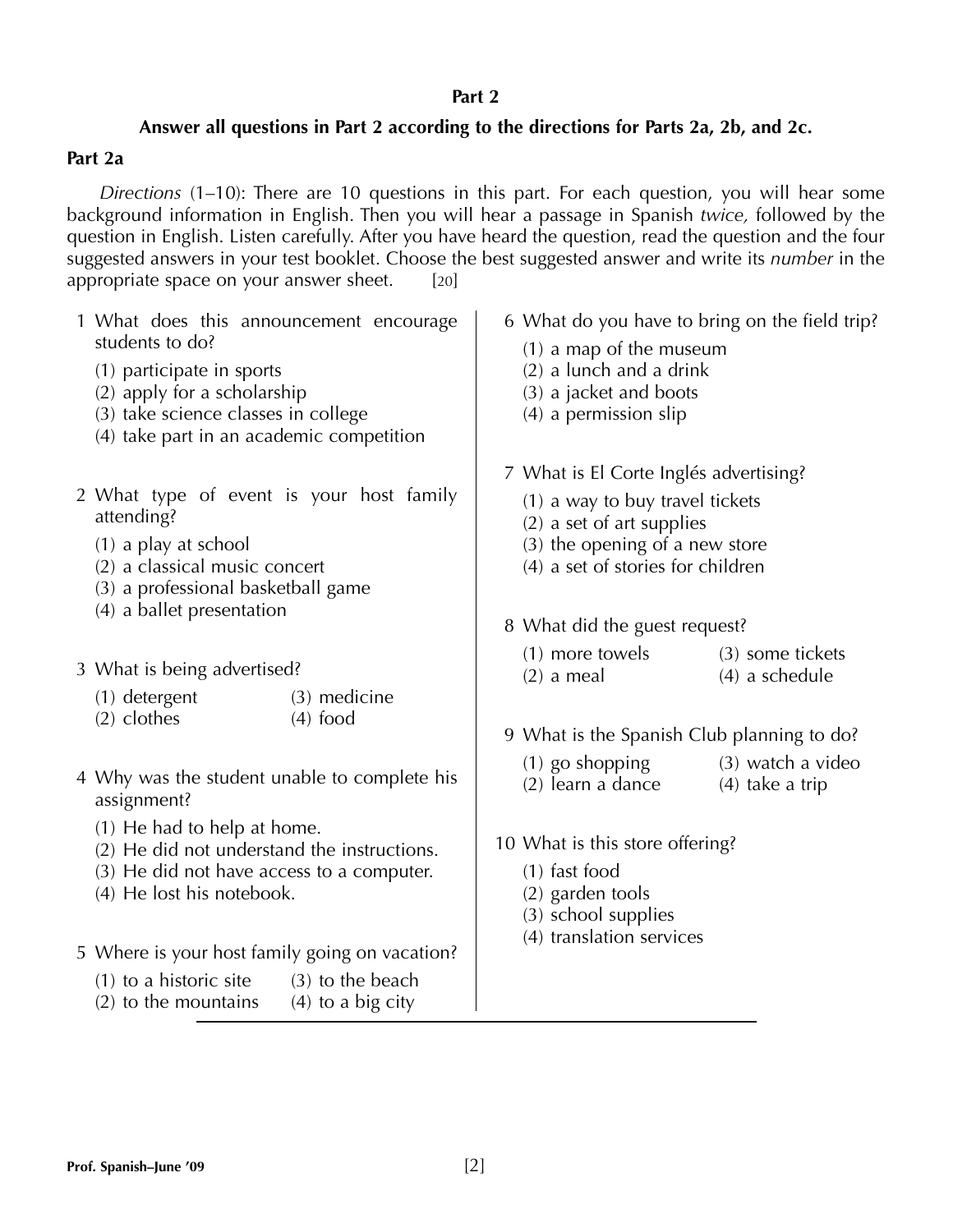#### **Part 2b**

*Directions* (11–15): There are 5 questions in this part. For each question, you will hear some background information in English. Then you will hear a passage in Spanish *twice,* followed by the question in Spanish. Listen carefully. After you have heard the question, read the question and the four suggested answers in your test booklet. Choose the best suggested answer and write its *number* in the appropriate space on your answer sheet.  $[10]$ 

|                                                                                                                                | 11 ¿De qué estación se habla?             |                                     | 14 ¡Para qué sirve este anuncio?                                                                                                                                                                                |
|--------------------------------------------------------------------------------------------------------------------------------|-------------------------------------------|-------------------------------------|-----------------------------------------------------------------------------------------------------------------------------------------------------------------------------------------------------------------|
|                                                                                                                                | (1) la primavera<br>$(2)$ el verano       | (3) el invierno<br>$(4)$ el otoño   | (1) para hacer reservaciones<br>(2) para buscar un mejor trabajo<br>(3) para obtener servicios celulares<br>(4) para ver los uniformes escolares                                                                |
|                                                                                                                                | 12 ¿Cómo respondes?                       |                                     |                                                                                                                                                                                                                 |
| (1) Sí, te invito. Yo pago.<br>(2) Sí, hace buen tiempo.<br>(3) No, no puedo ir al cine hoy.<br>(4) Pues, prefiero el béisbol. |                                           |                                     | 15 ¡De qué habla la recepcionista?<br>(1) de un restaurante elegante en el hotel<br>(2) de un servicio postal en el hotel<br>(3) de una tienda de ropa en el hotel<br>(4) de una exposición de arte en el hotel |
|                                                                                                                                | 13 ¿Qué tipo de programa mira la familia? |                                     |                                                                                                                                                                                                                 |
|                                                                                                                                | $(1)$ de animales<br>$(2)$ de cocina      | $(3)$ una comedia<br>$(4)$ un drama |                                                                                                                                                                                                                 |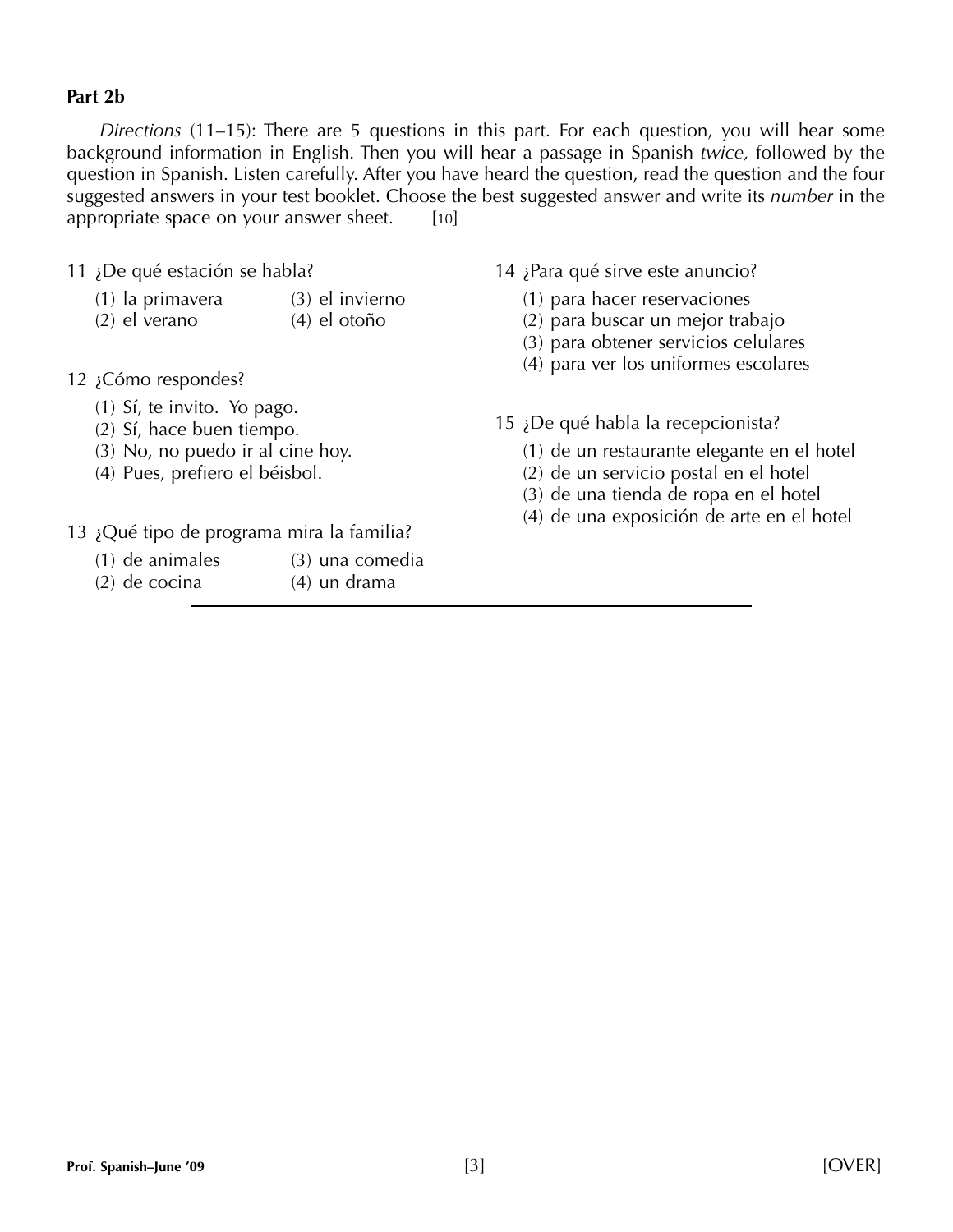#### **Part 2c**

*Directions* (16–20): There are 5 questions in this part. For each question, you will hear some background information in English. Then you will hear a passage in Spanish *twice,* followed by the question in English. Listen carefully. After you have heard the question, read the question and look at the four pictures in your test booklet. Choose the picture that best answers the question and write its *number* in the appropriate space on your answer sheet. [10]

16 What is Luisa taking on vacation?



17 What method of transportation is the agent referring to?



18 For which room does your host mother want furniture?

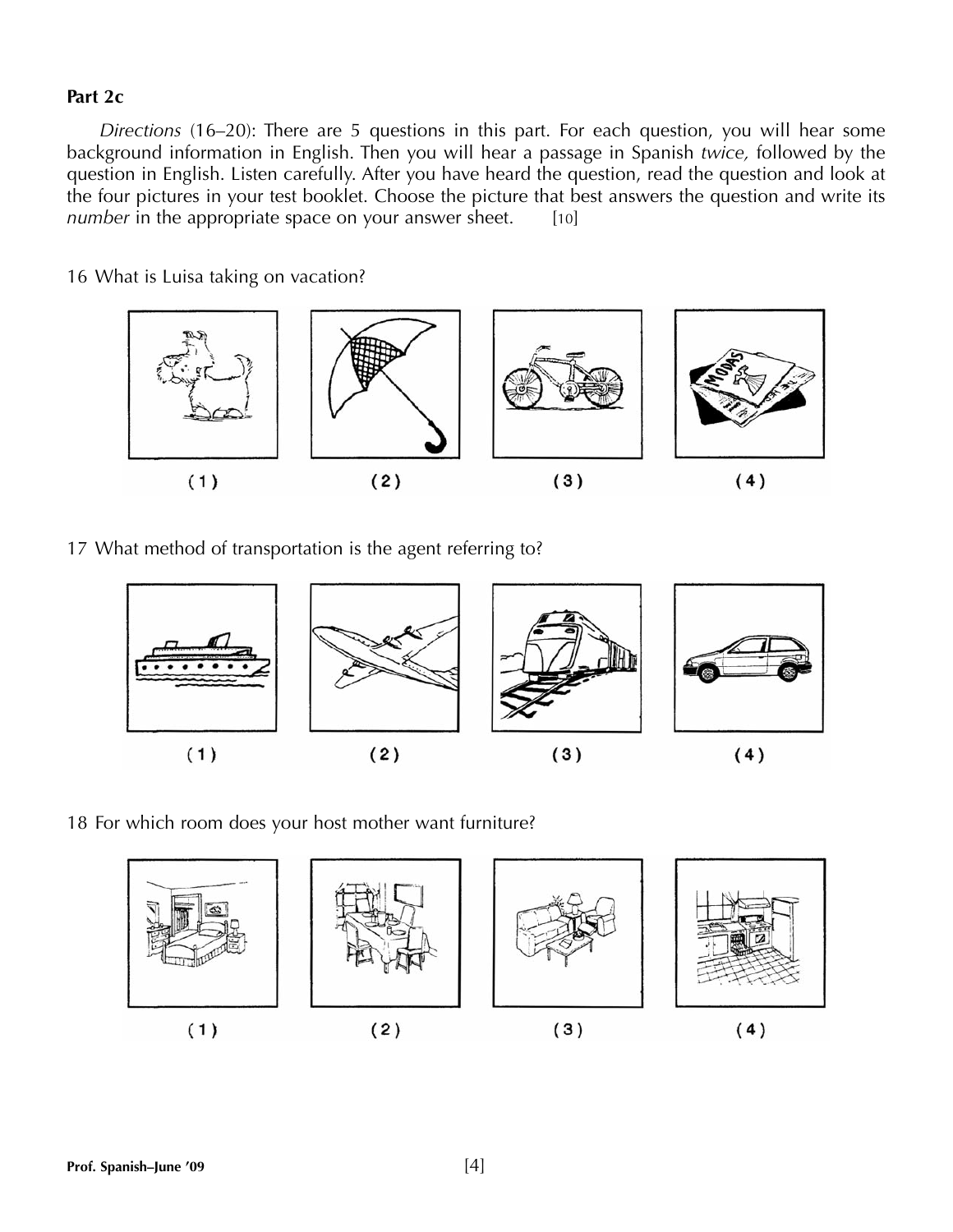19 Where does this student live in Peru?



20 What type of activity is being discussed?

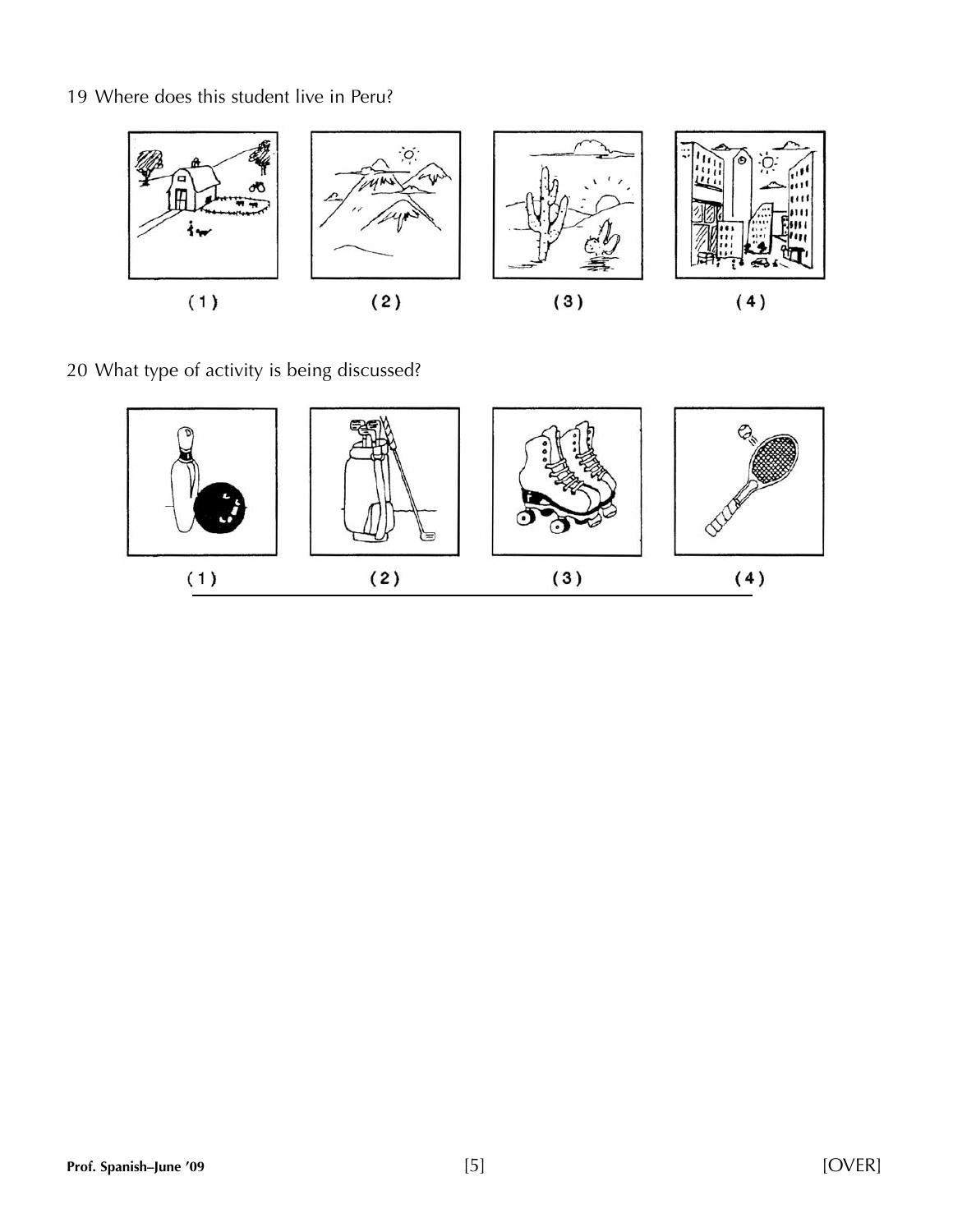#### **Part 3**

#### **Answer all questions in Part 3 according to the directions for Parts 3a and 3b.**

#### **Part 3a**

*Directions* (21–26): There are 6 questions in this part. For each, you must answer a question in English based on a reading selection in Spanish. Choose the best answer to each question and write its *number* in the appropriate space on your answer sheet. [12]

21



- 21 Which statement is best supported by the information in this advertisement?
	- (1) The restaurant specializes in vegetarian meals.
	- (2) The restaurant has off-street parking.
	- (3) The restaurant specializes in food from Spain.
	- (4) The restaurant is open every day.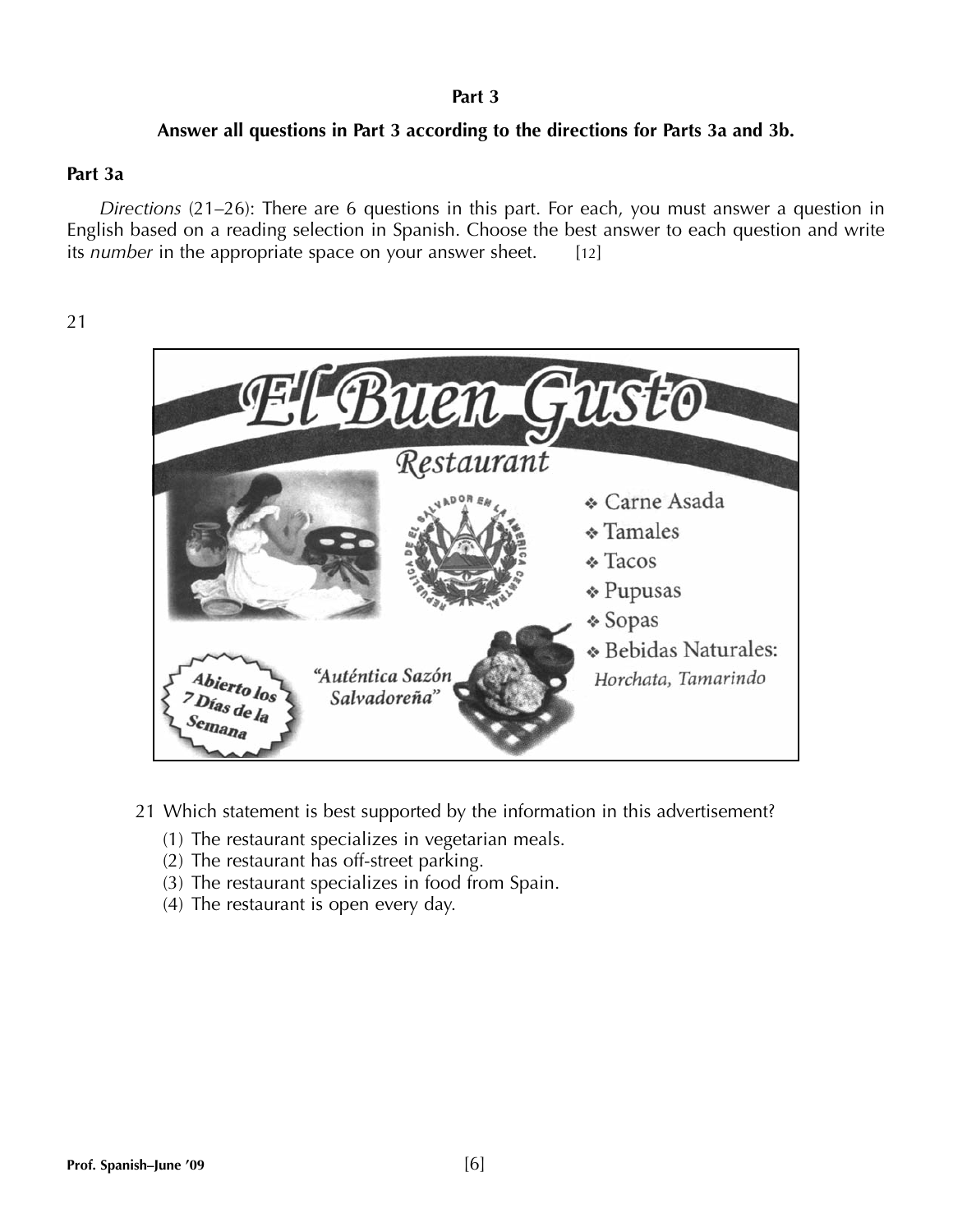**Perra** – Estoy interesado en adquirir una perra Rotweiler a un precio módico. Cualquier información puede comunicarse al 717-3691 o (939) 630-0413.

#### A

**CURSO PARA PERROS** – Vendo curso de obediencia para perros. Ofrezco clase individual avanzada. Info. 758-2186, Caguas

B

**GATITAS** – Se regalan 3 gatitas de un mes de nacidas. Interesados llamar al 799-7293. Wanda.

C

#### **MEDICAL INTEGRAL Arturo Fdo. Najera García**

M.V.Z. Diplomado en Medicina, Cirugía y Zootecnia en perros y gatos por la UNAM Tels: (744) 440-5020 (744) 485-2537 Urgencias

D

- 22 Which advertisement offers dog training?
	- (1) *A* (3) *C* (2) *B* (4) *D*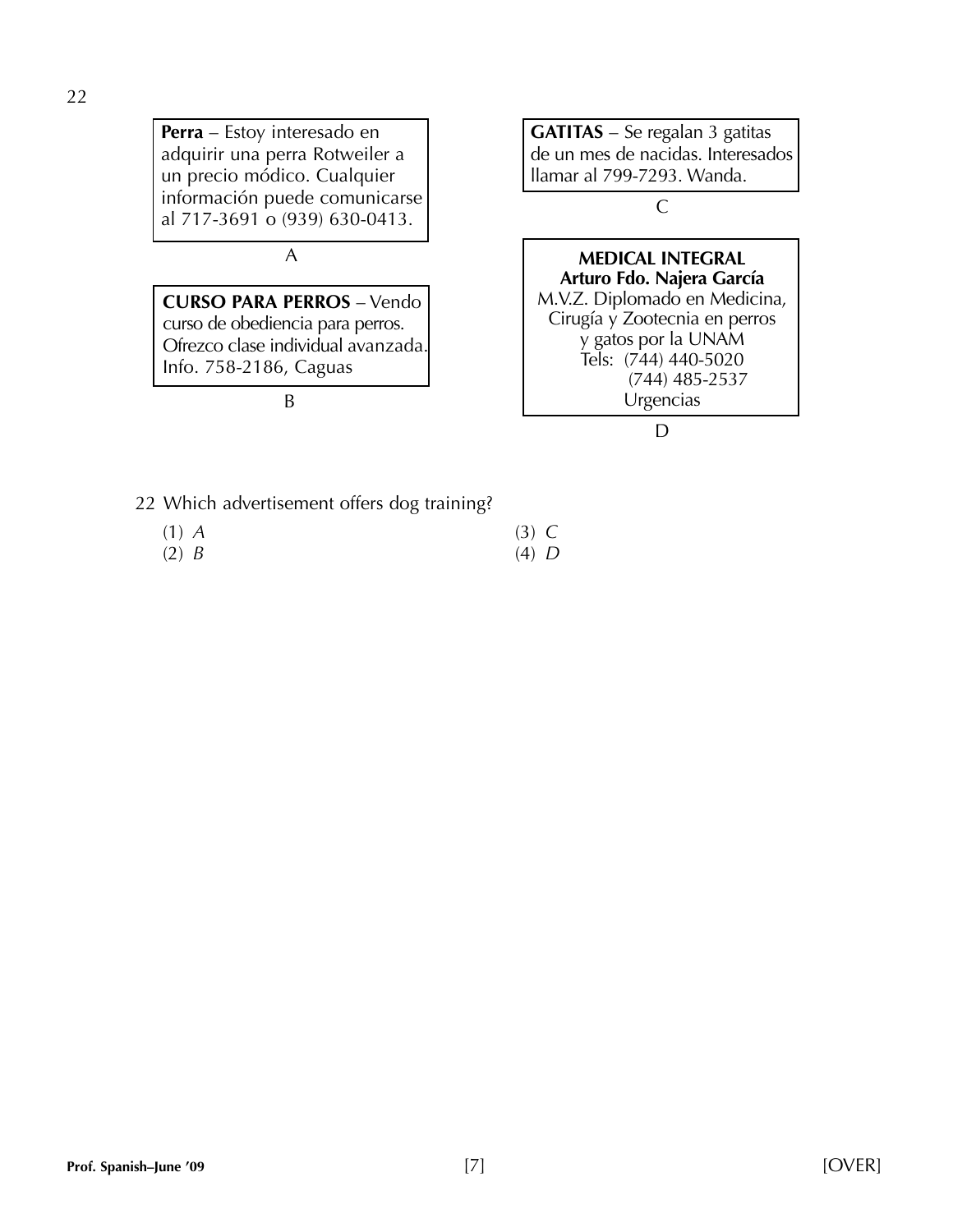

- 23 According to this information, on which date is Father's Day celebrated?
	- (1) March 19 (3) April 7
	- (2) March 21 (4) April 23
-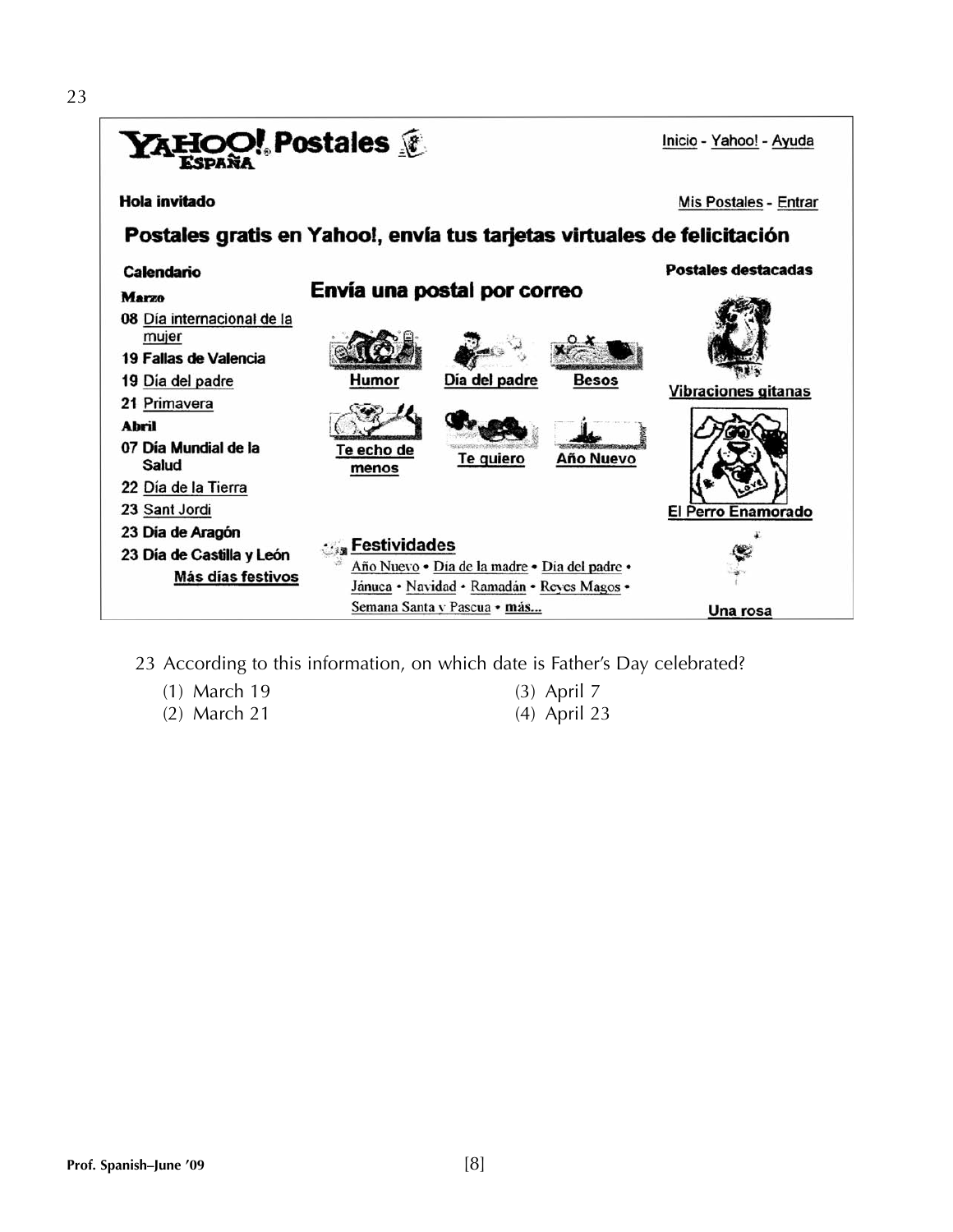

24 The purpose of this advertisement is to encourage someone to

- (1) announce a birthday in the newspaper
- (2) hold a birthday party at a special place
- (3) invite relatives to visit a child on her birthday
- (4) buy a special birthday cake

24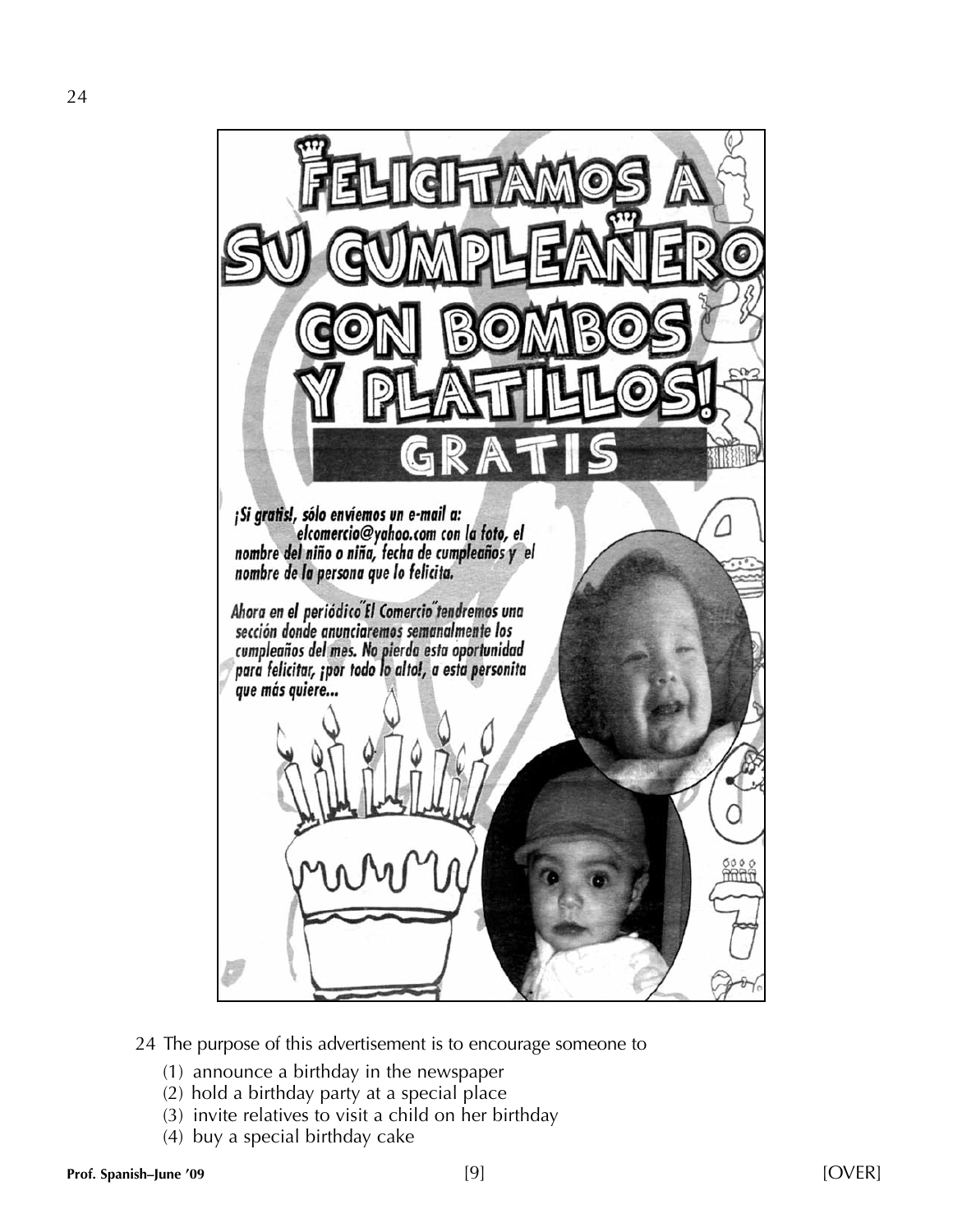#### 1. http://www.diegorivera.com/

En este sitio del Internet se pueden encontrar la biografía, trabajos y reproducciones de los murales de Diego Rivera. Se puede acceder en inglés y en español.

#### 2. http://www.hawastosoc.org/solar/span/homepage.htm

Visitando este sitio informativo usted podrá recorrer el sistema solar y leer sobre el sol, los planetas, la luna, los asteroides, los cometas y otros fenómenos espaciales.

3. http://www.mundolatino.org/rinconcito/

Se invita a los niños a colorear, a leer cuentos y a mandar sus dibujos y pinturas para ser expuestos en una galería de arte infantil del Internet.

4. http://www.scienceacademy.com/ssearch.html

Esta página, diseñada para ayudar a estudiantes, padres y maestros, provee enlaces a muchos sistemas de búsqueda en español y bilingües (español/inglés).

- 25 Which web site would you go to if you wanted to see your own drawings published online?
	- (1) 1 (3) 3 (2) 2 (4) 4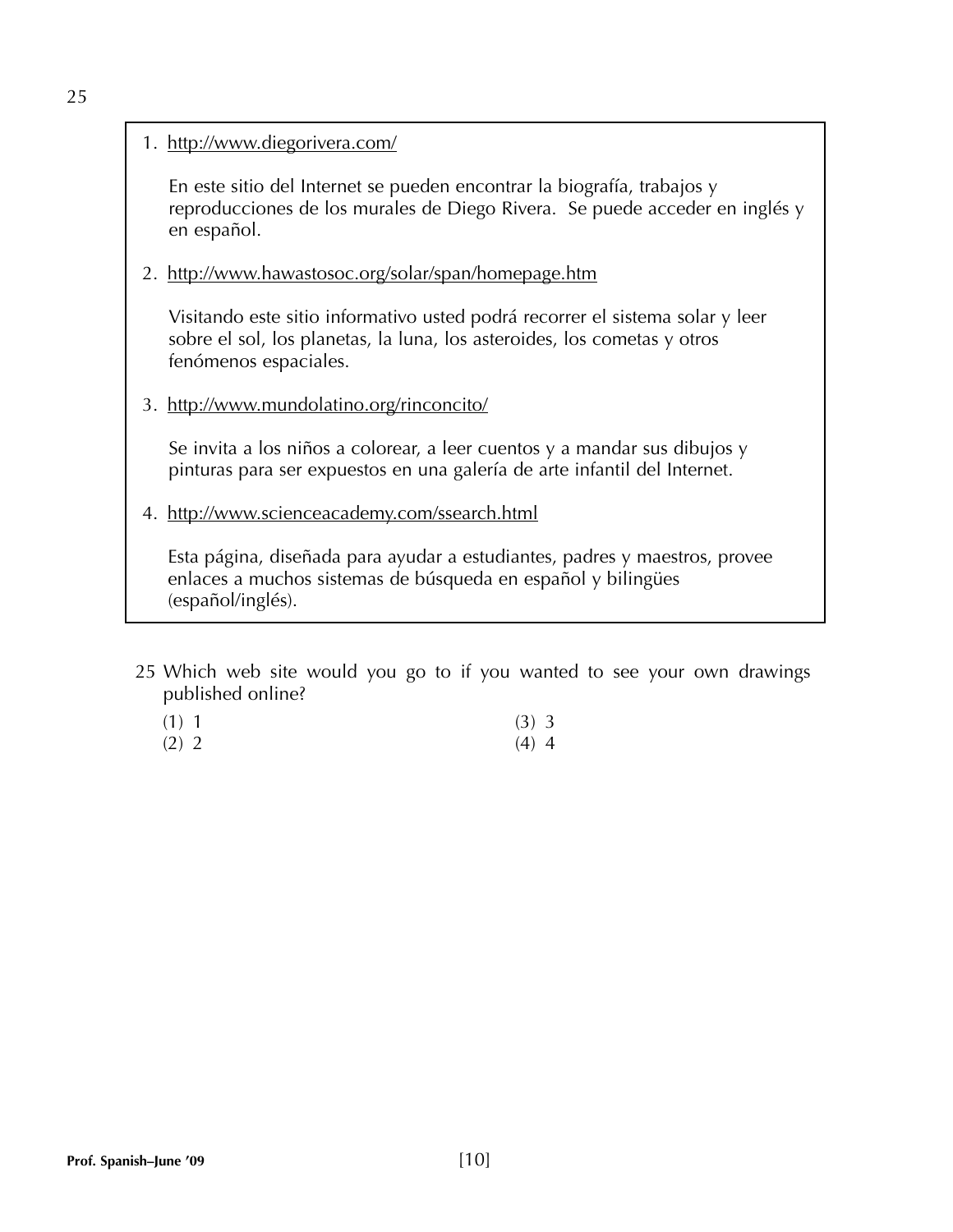### **Feliz día del niño**

¡Qué bueno! ¡Un día en el que todos te agasajen por ser niño!

En cada país, la fecha para celebrar este día es diferente. Aquí te contamos cuándo es el "Día del Niño" en diferentes países de Latinoamérica.

| Colombia | 3 de abril  |
|----------|-------------|
| México   | 30 de abril |
| Paraguay | 31 de mayo  |
| Uruguay  | 9 de agosto |

Pero hay otra fecha en la que se celebra el Día Universal del Niño, en todos los otros países del mundo. Es el 20 de noviembre.

Esta vez puedes pedirle a tu mamá, papá, tía, abuela o padrino que te cocinen tu plato preferido. Aquí va una receta especial para tu día…. ¡Torta de chocolate!

¡Que lo pases Super Bien!

26 On which date is this occasion recognized in the United States?

- 
- 
- (1) April 3 (3) August 9
- (2) May 31 (4) November 20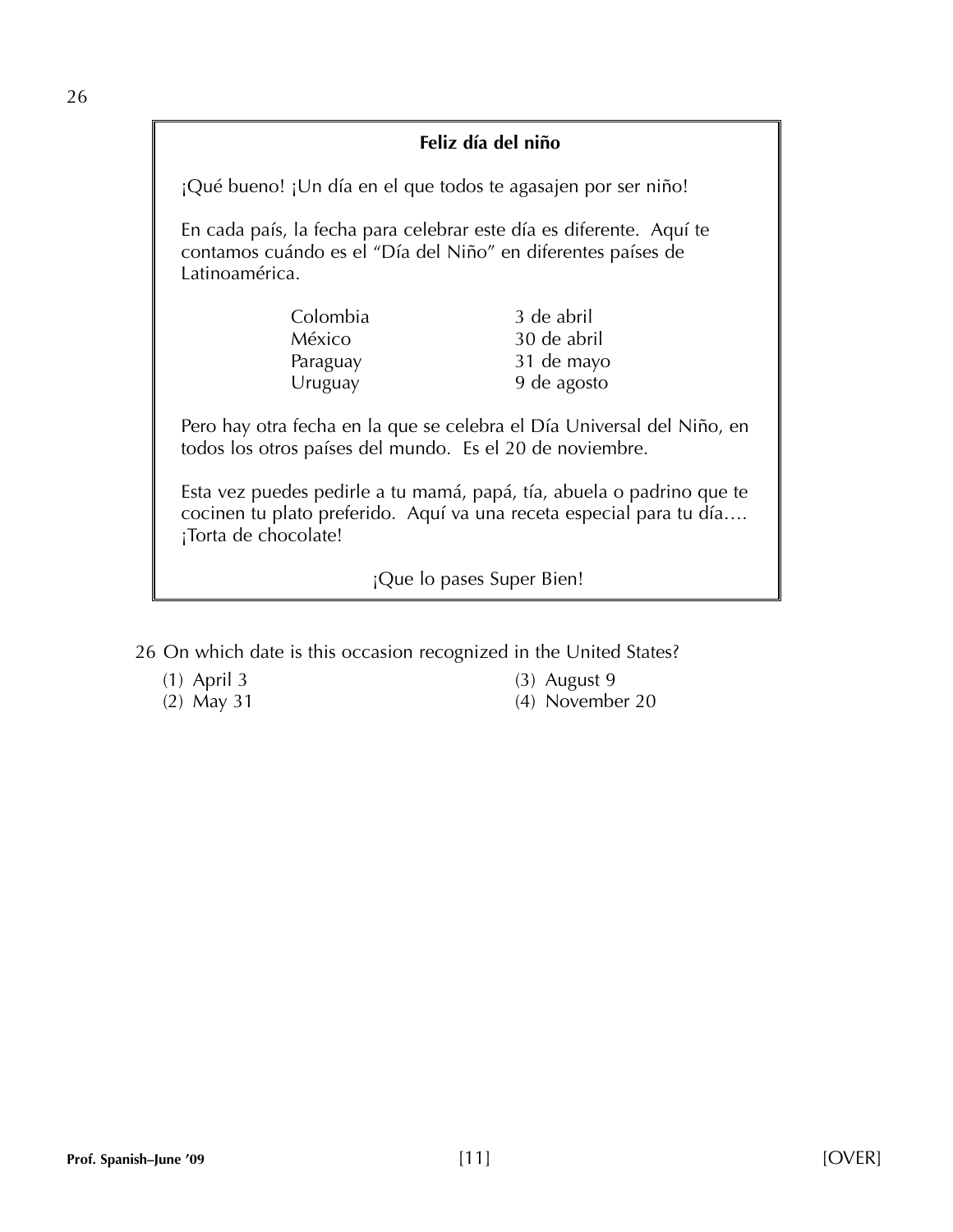#### **Part 3b**

*Directions* (27–30): There are 4 questions in this part. For each, you must answer a question in Spanish based on a reading selection in Spanish. Choose the best answer to each question and write its *number* in the appropriate space on your answer sheet. [8]

27



- 27 ¿Qué es necesario para vivir aquí?
	-
	- (2) tener una familia con hijos (4) tener un trabajo cercano
	- (1) tener clases en la universidad (3) tener más de cincuenta y cinco años
		-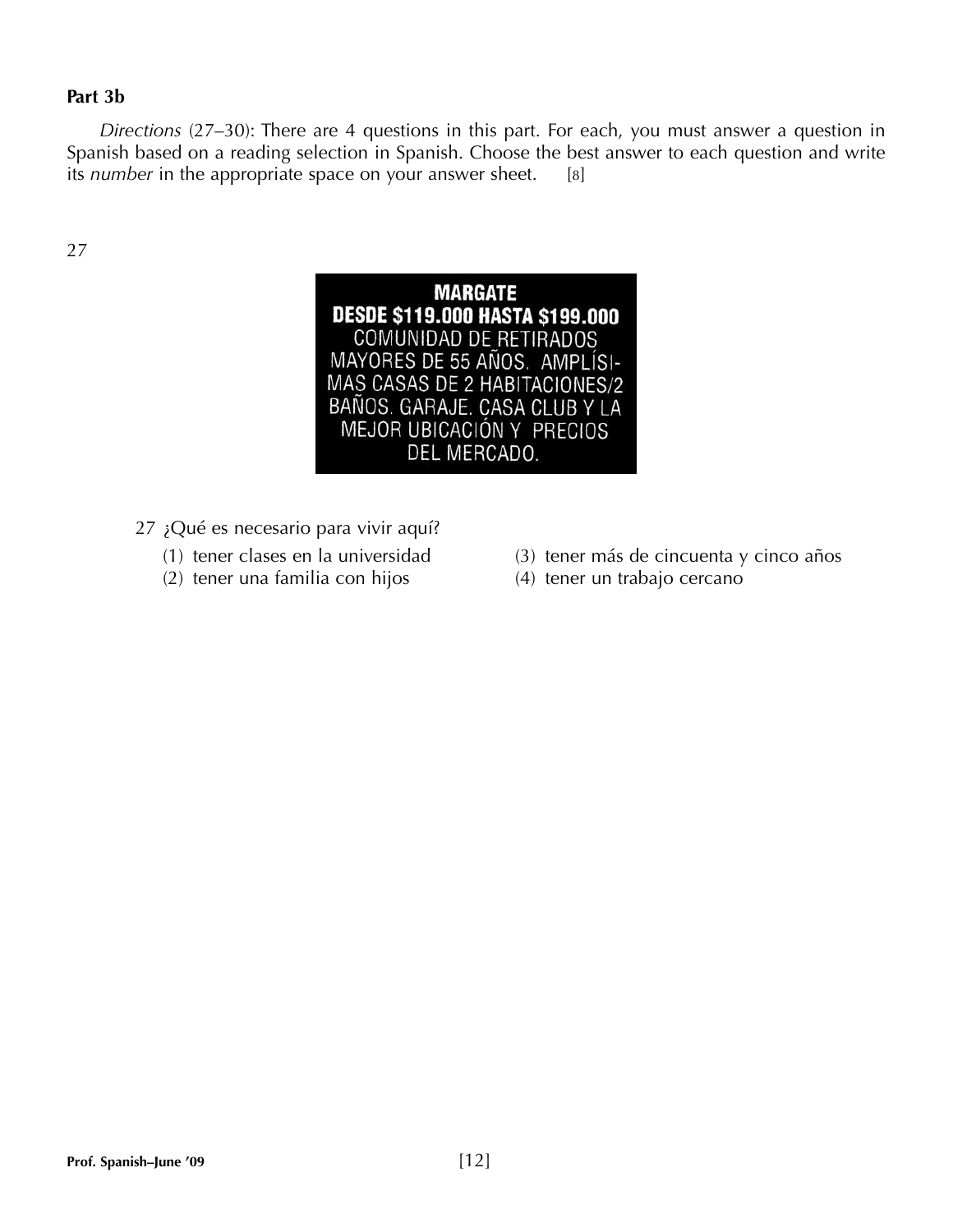



#### 28 ¿Cuántas oficinas de esta compañía hay?

- (1) cinco (3) tres
- 
- 
- (2) seis (4) cuatro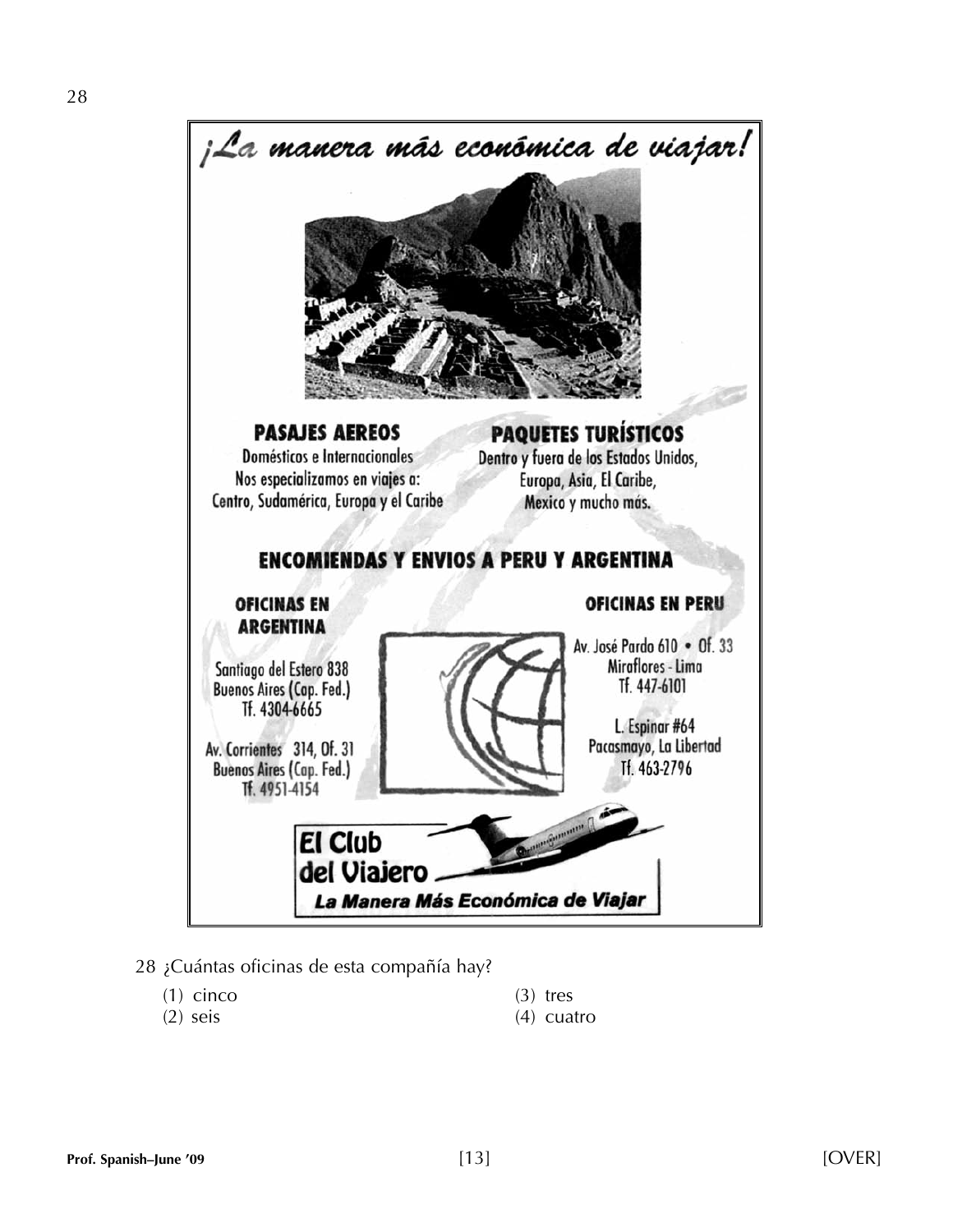| ; Pide gratis tu kit para planear tus vacaciones hoy!<br>¡Llámanos al 1-800-480-1991 o envianos esta tarjeta con tus datos para obtener tu kit en español gratis!                                                                |
|----------------------------------------------------------------------------------------------------------------------------------------------------------------------------------------------------------------------------------|
| Nombre: María de Los Angelesportido: Duran Barquero<br>Dirección: Apartado 150<br>Veracruz codeo Postal: 94299<br>eracruz<br>Estado:<br>Ciudad                                                                                   |
| Dirección de correo electrónico:<br>(Por favor indica tu dirección de correo electrónico para recibir más información de Disney en el futuro)<br>¿Cuántos viajes has hecho al Walt Disney World® Resort en la Florida? ____      |
| <b>WALT DISNEY World</b> .<br>2001<br>2. ¡Cuál fue el año de tu última visita? _<br>¿En qué mes y año estarías más interesado en visitar Walt Disney World® Resort?<br><i><b><i>Dar DimmyWorld</i></b></i><br>Mes maczo Año 2008 |
| ¿En qué año naciste? $1980$<br>Si tienes niños menores de 18 años en tu casa. ¿En qué año(s) nacieron?<br>2006                                                                                                                   |
| ¿Estás viajando con niños menores de l8 años? _                                                                                                                                                                                  |

29 ¿En qué año quiere María viajar?

| $(1)$ 2008 | $(3)$ 2004 |
|------------|------------|
| $(2)$ 2006 | $(4)$ 1980 |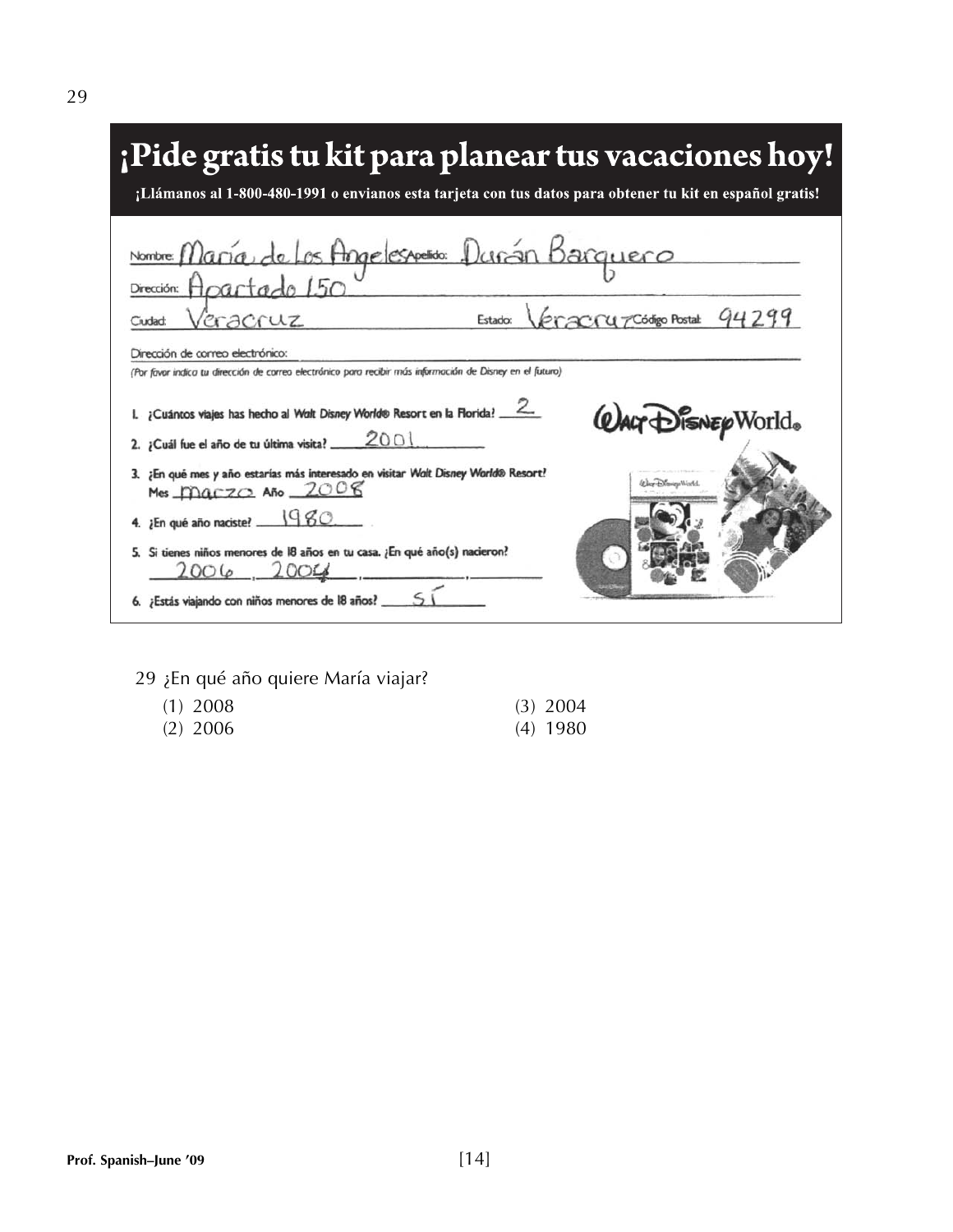| Suscríbete hoy mismo<br>y recibe 24 números por solo $\$100^*$ el ejemplar.<br><b>WALKSALLIEN</b><br>:k                                        |
|------------------------------------------------------------------------------------------------------------------------------------------------|
| Escriba con letra de molde:<br>"Maribel Torres Monchul<br>Nombre ____                                                                          |
| Dirección 4 Prosperidad nº 18                                                                                                                  |
| $Ciudad$ $Sevilla$<br>40013<br>Estado<br><b>Código Postal</b>                                                                                  |
| E-mail<br>Teléfong                                                                                                                             |
| Envienme la factura por \$24 *(+ \$3.00 de envio y manejo)                                                                                     |
| Envíenme la factura, en dos pagos mensuales de \$13.50                                                                                         |
| Para servicio más rápido suscríbete online www.editorialtelevisa.us                                                                            |
| La entrega del primer número tomará de 4 a 6 semanas. Oferta limitada y<br>válida para suscripciones sólo en los Estados Unidos y Puerto Rico. |

30 ¿Qué quiere Maribel?

- 
- 
- (1) escribir a un amigo (3) participar en un concurso
- (2) recibir una revista (4) tomar una clase de baile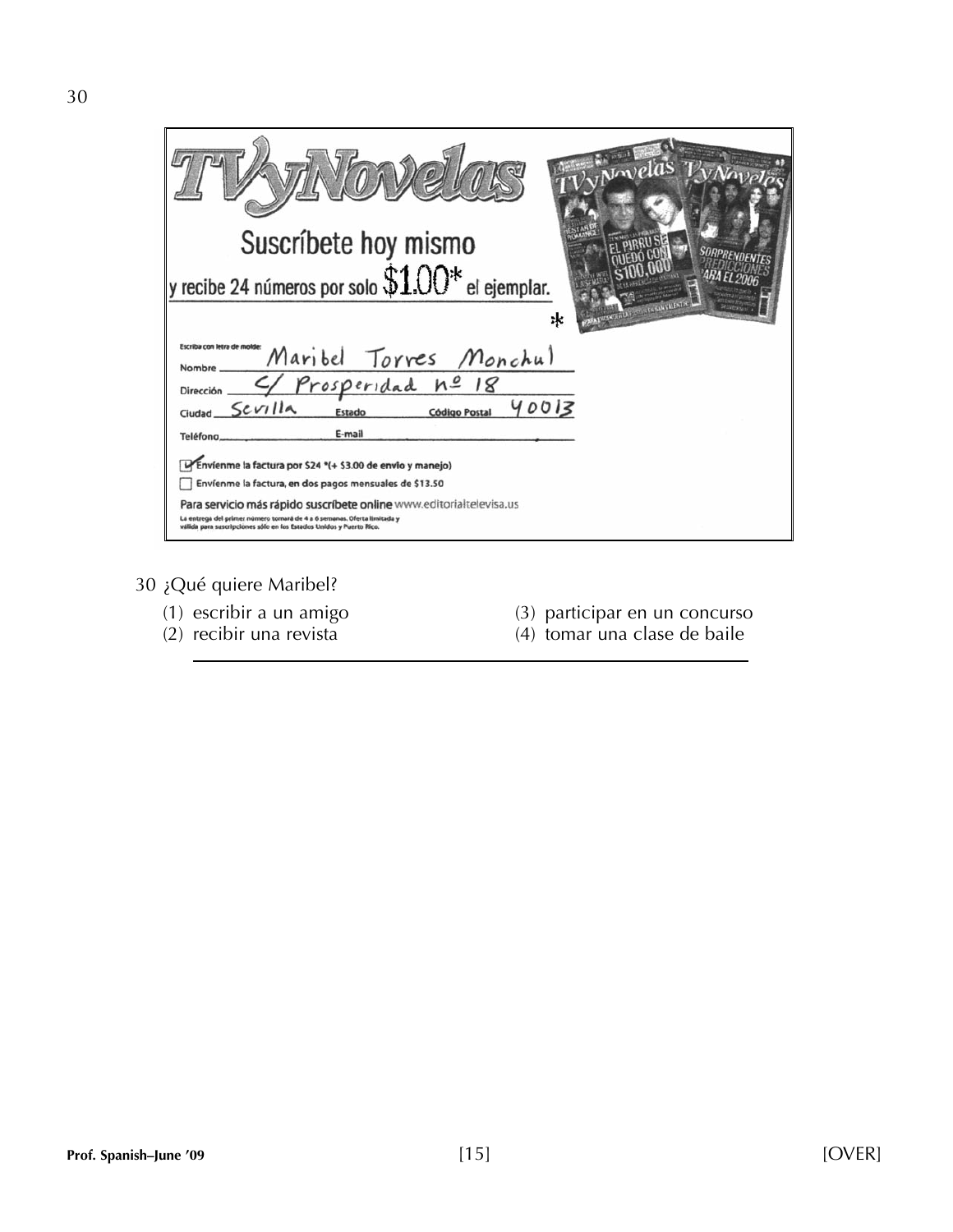#### **Part 4**

*Directions* (31–33): Choose *two* of the three writing tasks provided below.

Your answer to each of the two questions you have chosen should be written entirely in Spanish and should contain a minimum of 30 words. Your answers must be written in your own words; no credit will be given for a response that is copied or substantially the same as material from other parts of this examination.

Place names and brand names written in Spanish count as one word. Contractions are also counted as one word. Salutations and closings as well as commonly used abbreviations are included in the word count. Numbers, unless written as words, and names of people are *not* counted as words.

Be sure that you have satisfied the purpose of the task. The sentence structure and/or expressions used should be connected logically and demonstrate a wide range of vocabulary with minimal repetition. [10]

- 31 You are planning a going-away party for your friend from Panama. In Spanish, write a journal entry describing plans for the party. You may wish to include:
	- the reason for the party
	- date, time, and location of the party
	- who is coming to the party
	- refreshments
	- activities you are planning for the party
	- ideas for a gift
- 32 In Spanish, write a report for your Spanish class about your favorite book or about a book you are reading. You may wish to include:
	- title and author of the book
	- what the book is about
	- length of the book
	- something that happens in the book
	- descriptions of the characters
	- why you like or do *not* like the book
	- your recommendation to read or *not* read the book
- 33 Your Spanish friend is sick and will be out of school for a week. In Spanish, write a note to your friend who is sick about his or her absence from school. You may wish to include:
	- an expression of your concern or feelings
	- what is happening at school
	- an offer to get something for your friend (homework, books, CDs)
	- a time when you can visit
	- your hope that your friend is feeling better
	- activities that you can do when your friend returns to school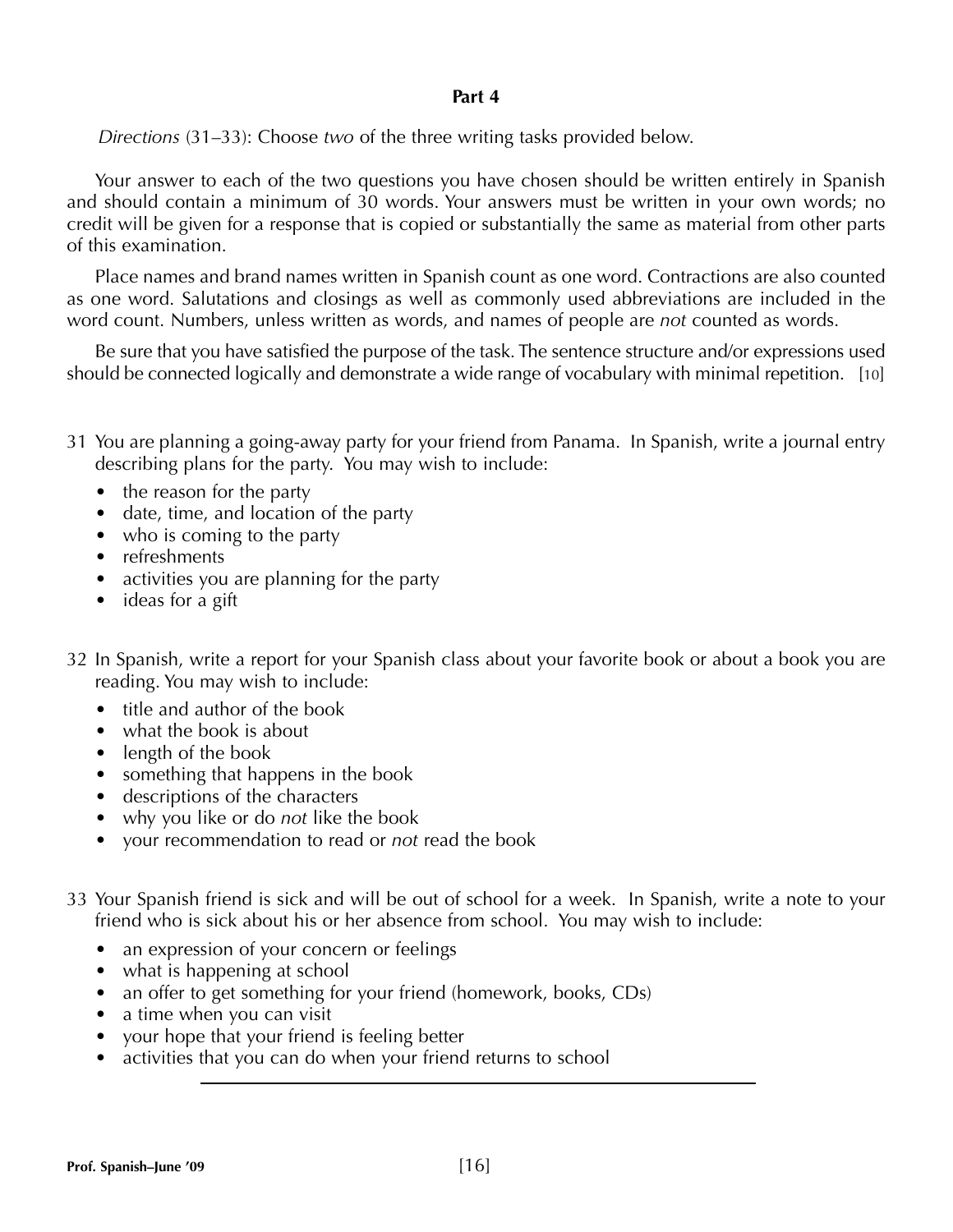| The University of the State of New York |  |  |                                         |
|-----------------------------------------|--|--|-----------------------------------------|
|                                         |  |  | SECOND LANGUAGE PROFICIENCY EXAMINATION |

# **SPANISH**

**Monday,** June 22, 2009—9:15 a.m.

# **ANSWER SHEET**

| $\Box$ Male |
|-------------|
|             |
|             |
|             |

|                            | Credit<br>Earned |
|----------------------------|------------------|
| Part 1a                    |                  |
| Part 1b                    |                  |
| Part 2                     |                  |
| Part 3                     |                  |
| Part 4                     |                  |
| <b>TOTAL</b>               |                  |
| Rater's<br><b>Initials</b> |                  |

**Answer all questions on this test. Use only black or blue ink on this answer sheet.**

| Part 2                   |           |                |                          |
|--------------------------|-----------|----------------|--------------------------|
| 2a                       |           | 2 <sub>b</sub> | 2 <sub>c</sub>           |
| $1$                      | $6 \dots$ | $11$           | $16$                     |
| 2                        | 7         | 12             | $17$                     |
| 3                        | $8$       | $13$           | $18$                     |
| 4                        | $9 \dots$ | $14$           | $19$                     |
| 5                        | $10$      | $15$           | $20$                     |
| Part 2<br><b>Credit:</b> |           |                |                          |
|                          | Part 3    |                |                          |
| 3a                       |           | 3 <sub>b</sub> |                          |
| $21$                     | 24        | 27             | 29                       |
| $22$                     | $25$      | $28$           | $30$                     |
| 23                       | $26$      |                |                          |
|                          |           |                | Part 3<br><b>Credit:</b> |

**Tear Here**

Tear Here